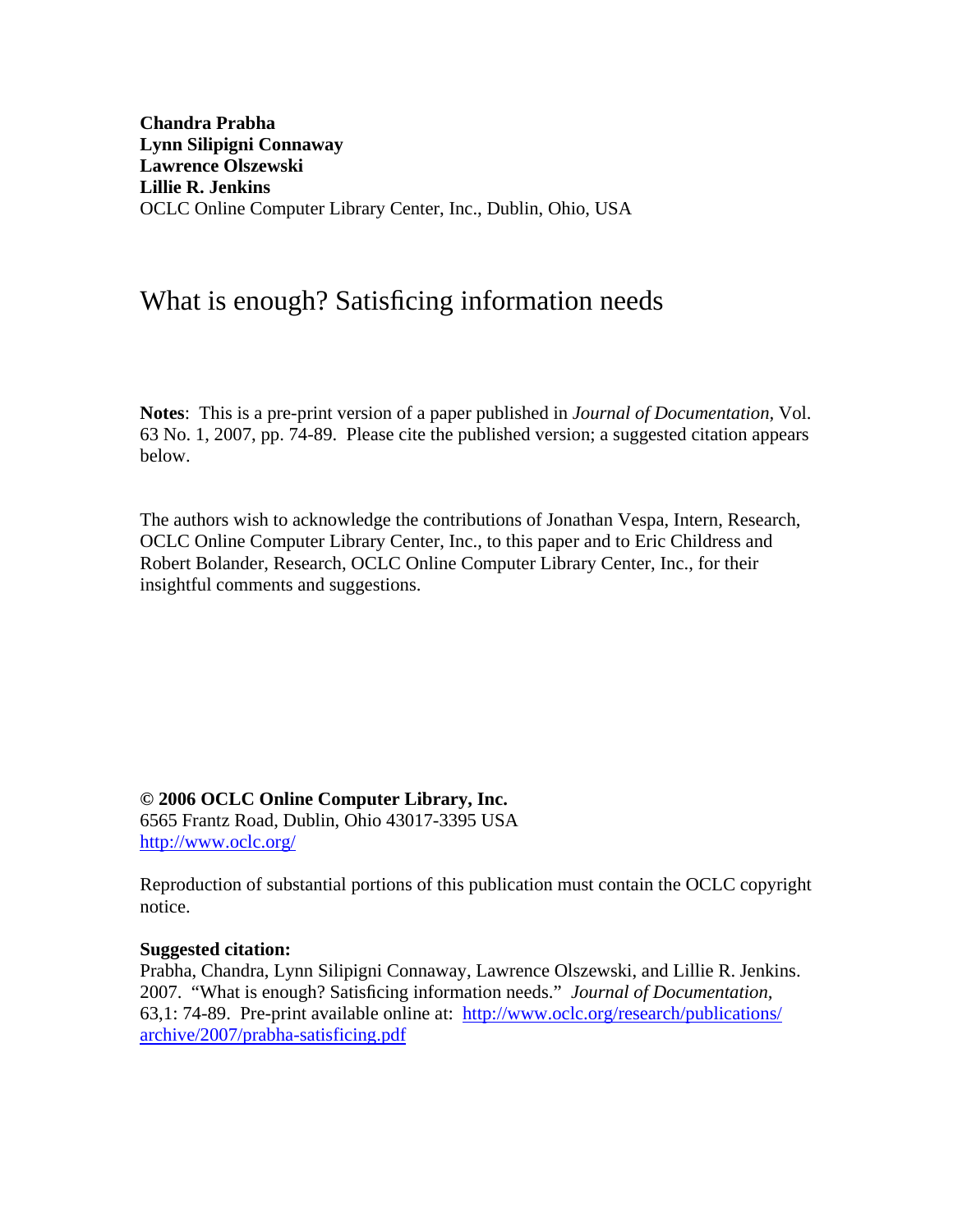# **Introduction**

The current information environment is rich, characterized by a proliferation of information sources and providers, a multiplicity of methods for accessing information, and a redundancy of content from multiple sources. In this "overloaded" information environment, many information users tend to experience a sense of information inadequacy and anxiety. How do individuals navigate this complex landscape of information? Furthermore, how do individuals assess the information they find as being enough to satisfy their specific need? In this complex information environment, understanding how individuals choose to satisfy their information needs takes on new urgency. Insight into information seeking can be gained by understanding how users seek information sources and how they choose content to meet their needs. Yet the library and information science literature has neglected to study how individuals decide what and how much information is enough to meet their needs or goals.

Research on information-seeking and -searching behavior has paid ample attention to sources of information sources used. The process of seeking and searching for information also has received considerable attention from researchers, resulting in several models, many of which are centered on information seeking and searching in academic or professional settings. Though the models delineate the processes, they have not shed much light upon how users recognize what or how much information is enough to accomplish their objectives.

The present article extends the information-seeking, -searching, and -gathering process to include how and when individuals stop looking for information, given a goal or a task that creates the need for information. Individuals are motivated to seek information to satisfy their needs (Wilson, 2005). Given the information glut, how do individuals manage information in such a way as to provide a sufficient answer? This, in essence, is what is meant by satisficing. Satisficing, as defined by Herbert Simon (1955), may be applied to library and information science as an information competency whereby individuals assess how much information is good enough to satisfy their information need. Scholars from different fields have drawn on the satisficing concept to reflect on the "contrast between choosing what is satisfactory and choosing what is best" (Byron, 2004, p. 1).

To amplify this central thesis relating satisficing to search-stopping behavior, this article presents examples of satisficing information needs in relation to the academic tasks that create a need for information in the first place. Role theory and rational choice theory provide a framework for understanding why users decide to stop looking for more information when searching for information to meet their needs.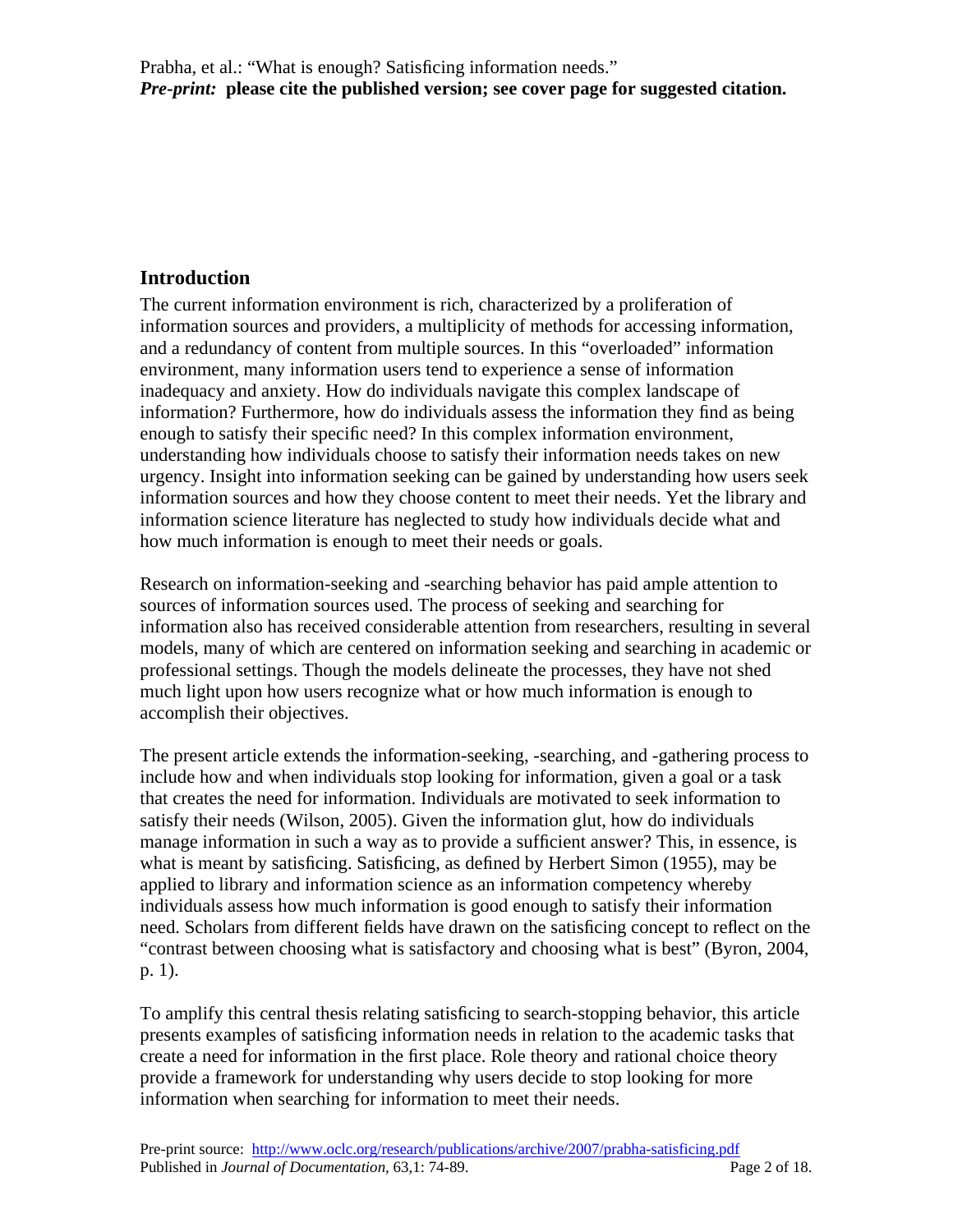# **Role and rational choice theories in human information behavior**

Both role theory and rational choice theory are attempts to explain human behavior. Role theory explains individuals' preferences by situating their search for information in a social context within a social system (Mead, 1934; Marks and MacDermid, 1996). Rational choice theory, on the other hand, addresses how individuals decide how much effort is needed to find information in order to accomplish their objectives.

# *Role theory*

The term role has its origin in theatre as a part played by an actor, which was written on a roll of paper (Biddle and Thomas, 1966). The term began to be used in a technical sense in the 1930s when social scientists recognized that social life is akin to theatre where actors play their "predictable" roles (Biddle and Thomas, 1966). More cogently, role theory explains that: "When people occupy social positions their behavior is determined mainly by what is expected of that position rather than by their own individual characteristics" (Abercrombie et al., 1994, p. 360). George Herbert Mead (1863-1931), Ralph Linton (1893-1953), and Jacob Moreno (1889-1974) contributed to the development of role theory (Borgatta and Montgomery, 2000). Each attempted to explain behavior from their distinct disciplinary perspectives. Mead, who approached it from a philosophical perspective, viewed roles as coping strategies that individuals learn as they interact in society. Linton, who studied from an anthropological angle, distinguished status from position in playing a role. Moreno, who studied from the viewpoint of a psychologist, saw roles as habits and tactics that individuals learn. In effect, "Roles provide behavioral guidelines, prescriptions or boundaries in the form of expectations" (The Gale Group, 2001). Role theory acknowledges the particularity of the situation including personal motivations, perceptions of information needs and priorities for information seeking (Mead, 1934; Blumer and Morrione, 2004).

Including the information-seekers' social role helps to understand how individuals seek information in different roles. However, role theory does not explain individual differences seen among those playing the same role. Rational choice theory, on the other hand, is useful in this pursuit because it addresses how individual incentives and intentions influence the information choices users make.

# *Rational choice theory*

The origin of rational choice theory has been traced back to logic, mathematics and statistics, although much of it developed in economics (Green, 2002). Rational choice theory is based on the premise that complex social behavior can be understood in terms of elementary individual actions because individual action is the elementary unit of social life. Rational choice theory posits that individuals choose or prefer what is best to achieve their objectives or pursue their interests, acting in their self-interest (Green, 2002). Stated another way, "When faced with several courses of action, people usually do what they believe is likely to have the best overall outcome" (Scott, 2000).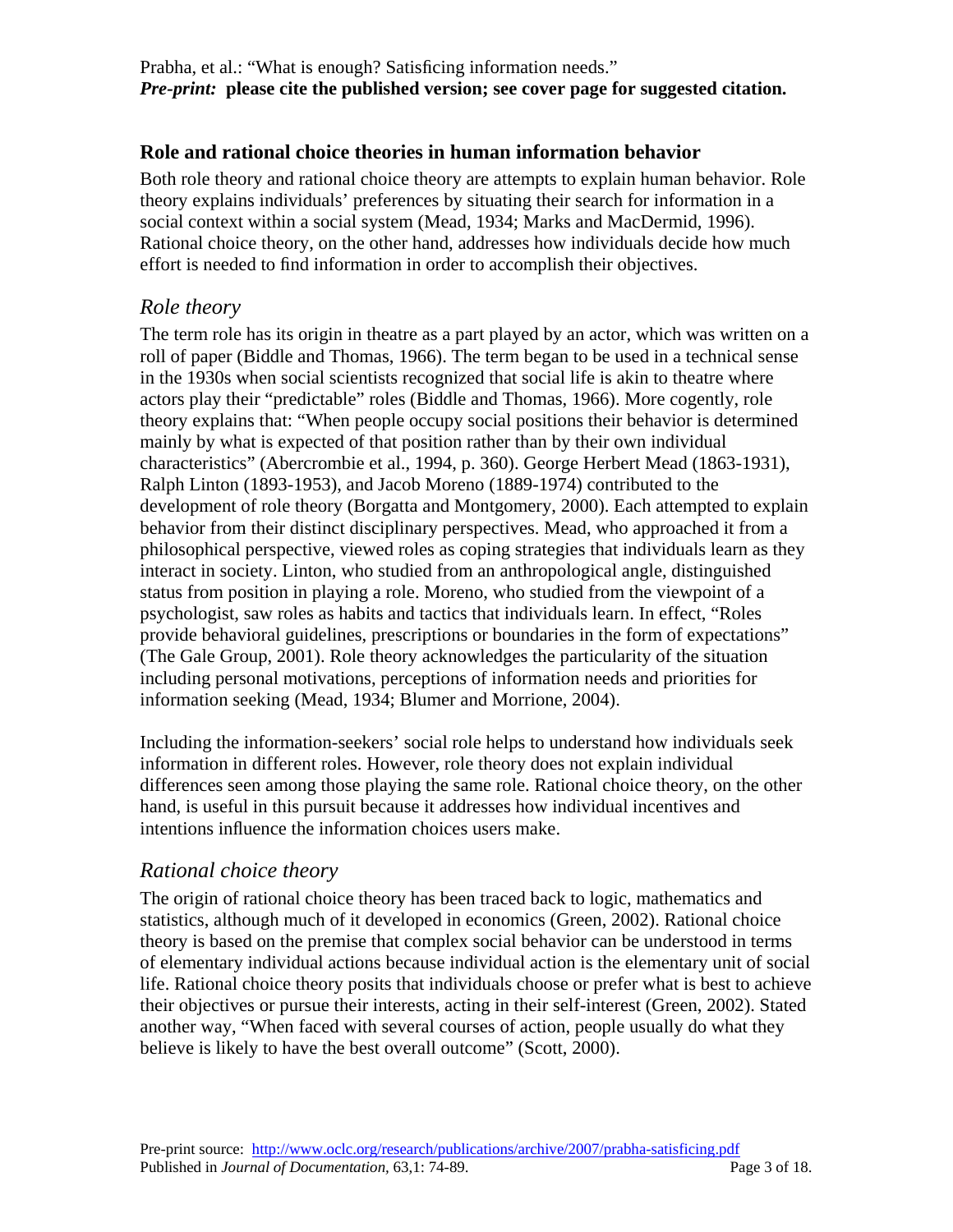Rational choice theory does not specify that all individuals work toward (or even desire) similar goals, nor do they assess costs and benefits similarly. Rather, actors assess "costs" and "benefits" according to their own "preferences, values or utilities" (Friedman and Hechter, 1988, p. 202). In other words, individuals "act with the express purpose of attaining ends that are consistent with their hierarchy of preferences". Rational choice theory has been adopted by several fields including anthropology, political science, psychology, consumer behaviorism, and sociology.

Sociologists use rational choice theory to explain human behavior in terms of individuals' goals and motivations (Green, 2002). In its purest form, rational choice theory assumes that it is possible to know and evaluate all of the possible choices. According to this theory, individuals compare the expected benefits they derive from taking various courses of action in pursuit of their objectives and then choose one that promises to maximize the benefits relative to the effort or cost required. In economics, individual actions that are based on individual preferences are defined as rational if they can consistently compare expected benefits from all of the alternative courses of actions. In other words, individuals make a cost-benefit analysis prior to selecting the optimal course of action to achieve a desired goal (Wikipedia, 2006).

In many real-life situations, individuals may not have at their disposal the full range of all possible choices with which to assess and compare the benefits of each choice in relation to the effort or cost; therefore, the premise of rational choice theory has been challenged and debated widely by scholars. Simon (1955) proposed the concept of satisficing, recognizing that in many situations it is neither possible to know the entire spectrum of options, nor is it possible to compare the benefits each may offer. In practice, satisficing translates into a judgment that the information is good enough to satisfy a need even though the full cost-benefit analysis was not performed.

### **Satisficing**

Simon defines satisficing as a decision-making process "through which an individual decides when an alternative approach or solution is sufficient to meet the individuals' desired goals rather than pursue the perfect approach" (Simon, 1971, p. 71). When individuals satisfice, they compare the benefits of obtaining "more information" against the additional cost and effort of continuing to search (Schmid, 2004). In fact, in many organizations, "problems are considered resolved when a good enough solution has been found, that is the manager satisfices as she looks for a course of action that is satisfactory" (Choo, 1998, p. 49). Theoretically, decision makers consider all potential alternatives until the optimal solution emerges (Stroh et al., 2002). However, such an exhaustive analysis would require additional time and expenditure which information seekers must weigh against the likelihood that they will find additional information of sufficient value to offset the cost of continued searching. The consequences of putting time and effort into finding optimal solutions can be costly; therefore, "decision makers must be willing to forgo the best solution in favor of one that is acceptable" (Stroh et al., 2002, p. 94). In so doing, information seekers "...satisfice...and choose the one [solution] that produces an outcome that is 'good enough'" (Stroh et al., 2002, p. 94).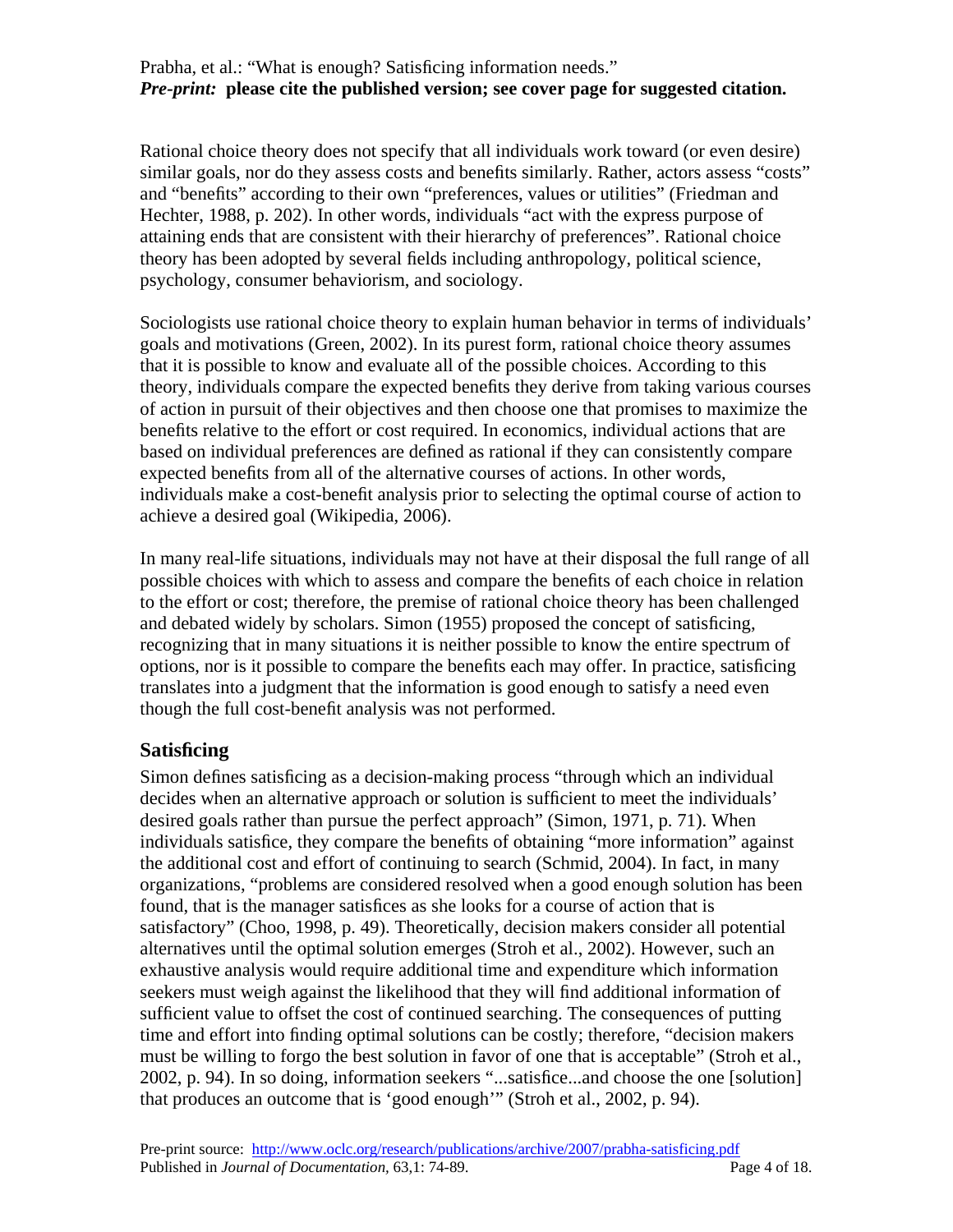The foregoing examples suggest that users may satisfice their need for information based on what they are able to find and thus stop looking for more information. Users may also stop looking for information prematurely if the information systems are difficult or unusable.

The very abundance of information makes it crucial for information seekers to decide what information is enough to meet their objectives. This paper examines the theoretical concepts – role theory, rational choice, and satisficing – by attempting to explain the parameters within which users navigate the complex information-rich environment and determine what and how much information will meet their needs.

#### **Previous studies and models on information seeking and searching**

#### *Studies*

The information-seeking and -searching research that explicitly addresses the topic of "what is good enough" is scant, though several studies make oblique references to the stopping stage, or to the shifting of directions for want of adequate information. Kraft and Lee (1979, p. 50) propose three stopping rules:

- 1. The satiation rule, "where the scan is terminated only when the user becomes satiated by finding all the desired number of relevant documents";
- 2. The disgust rule, which "allows the scan to be terminated only when the user becomes disgusted by having to examine too many irrelevant documents"; and
- 3. The combination rule, "which allows the user to be seen as stopping the scan if he/she is satiated by finding the desired number of relevant documents or disgusted by having to examine too many irrelevant documents, whichever comes first."

The stopping rules suggested by these authors imply an emotional or affective response to the nature of the retrieved documents or their surrogates and do not address the influence of role and rational choice theories and the concept of satisficing on information-seeking behavior.

Dalton and Charnigo (2004, p. 414) found that "several [historians] mentioned that they had called a halt to research when they felt they had enough to write, even if other sources promised to yield additional information. Some had tailored their research topics to minimize travel." This study illustrates how historians satisfice their search for information in the context of research. In another study of historians, Duff and Johnson (2002) note that time and money are important constraints on how much information historians can gather, which illustrates how Stroh et al. (2002) define "acceptable". Lack of sufficient time and money clearly leads the historians in this study to settle or satisfice when they believe they have enough information to meet their objective.

Barrett (2005, p. 326) observes that "undergraduates employ a 'coping strategy' in their search for information, often seeking to find 'enough' information to fulfill assignment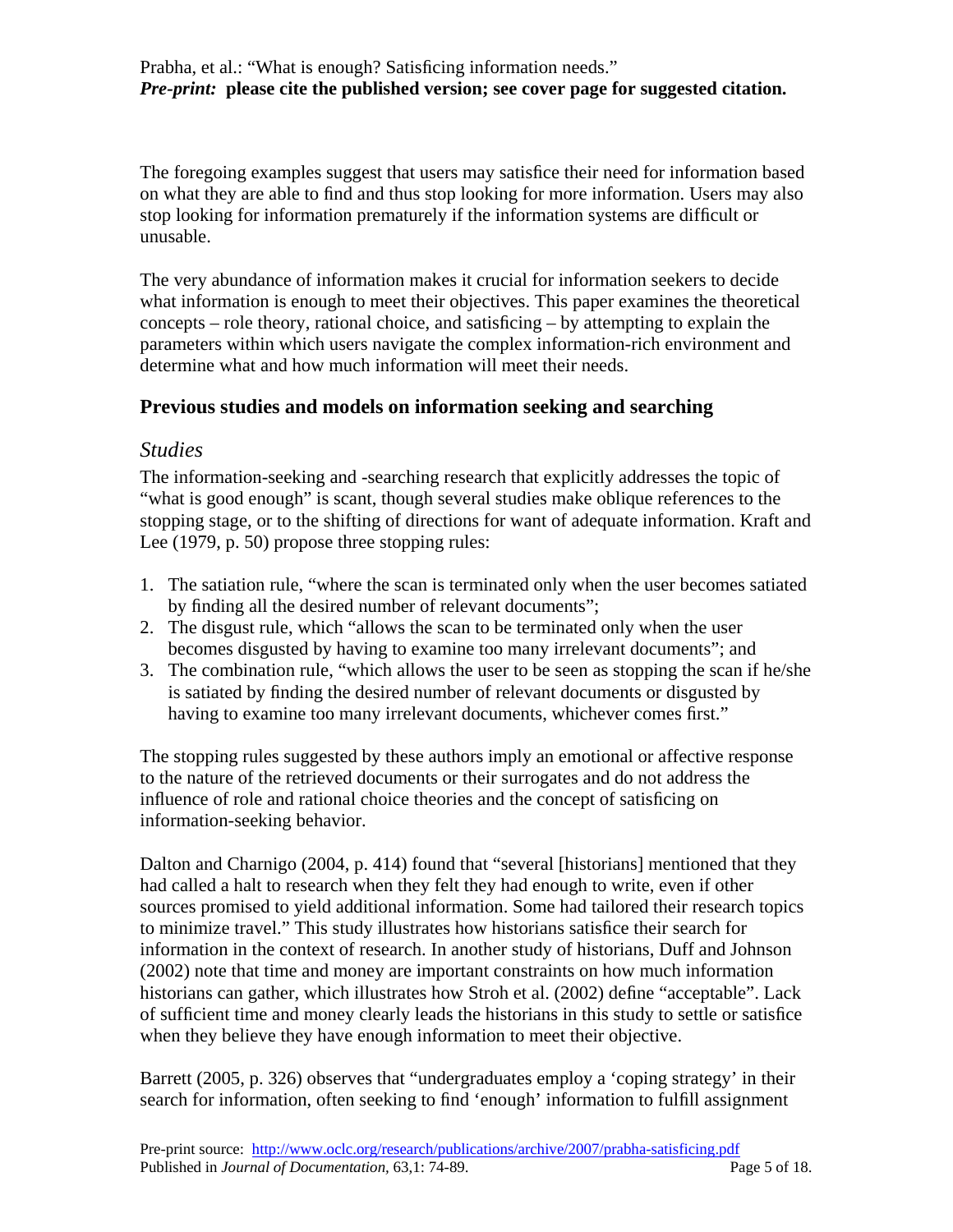requirements with the 'least cost in terms of time or social effort'." This comment once again exemplifies how undergraduates (information seekers in a different role) satisfice their need for information. Barrett's study of the information-seeking behavior of undergraduate students excludes how graduate students satisfice.

Some attention has been given to the topic of how the situation influences users' decisions to determine what information is good enough (i.e. appropriate). Leckie et al. (1996, p. 185) found that when:

[...] confronted with too much unevaluated information, engineers will often select sources based on authors they already know and have used, and lawyers will tend to use their notes from other cases, as well as familiar digests, citators, and other ready reference sources...It is often important that the information be obtained immediately or within an acceptable period of time. Its usefulness and impact will decrease if it is obtained either too early or too late.

Furthermore, they note that "the cost involved with accessing a particular source will also affect whether a professional decides to use it. The importance of the need, time factor, and monies available will determine how much effort and expense a professional will spend, seeking information from any given source" (Leckie et al., 1996, p. 185). Although lawyers, as a professional group, fall outside the academic community, this example illustrates a practice of satisficing behavior. Meho and Tibbo (2003, p. 585) come to the following conclusion about the "ending stage" of research:

The ending stage marks the end of the research cycle of a project. Although it is not discussed in this paper, an ending stage was assumed as all interview questions were geared toward discussing the entire research cycle of a project.

More importantly, they suggest that when researchers cannot find relevant information, they "try to use alternative sources or methods" (Meho and Tibbo, 2003, p. 585). In other words, Meho and Tibbo (2003, p. 585) report that these scientists are satisficing by "searching for new information...or continu[ing] working with whatever information had been obtained". However, they do not directly address the ending stage or the factors leading to it.

A very extensive analysis of "what is good enough" is undertaken by Zach (2005, p. 31), who found that senior arts administrators:

[...] may reach the point of making the decision to complete the informationseeking process several times during the course of exploring an issue; they may then cycle through some or all of the steps one or more times before attaining the desired level of comfort with the results of the process. Sometimes it may be that additional information is necessary to provide greater clarity or understanding of the issue, but often it is that the administrator simply wants more time to process the input before taking the final step.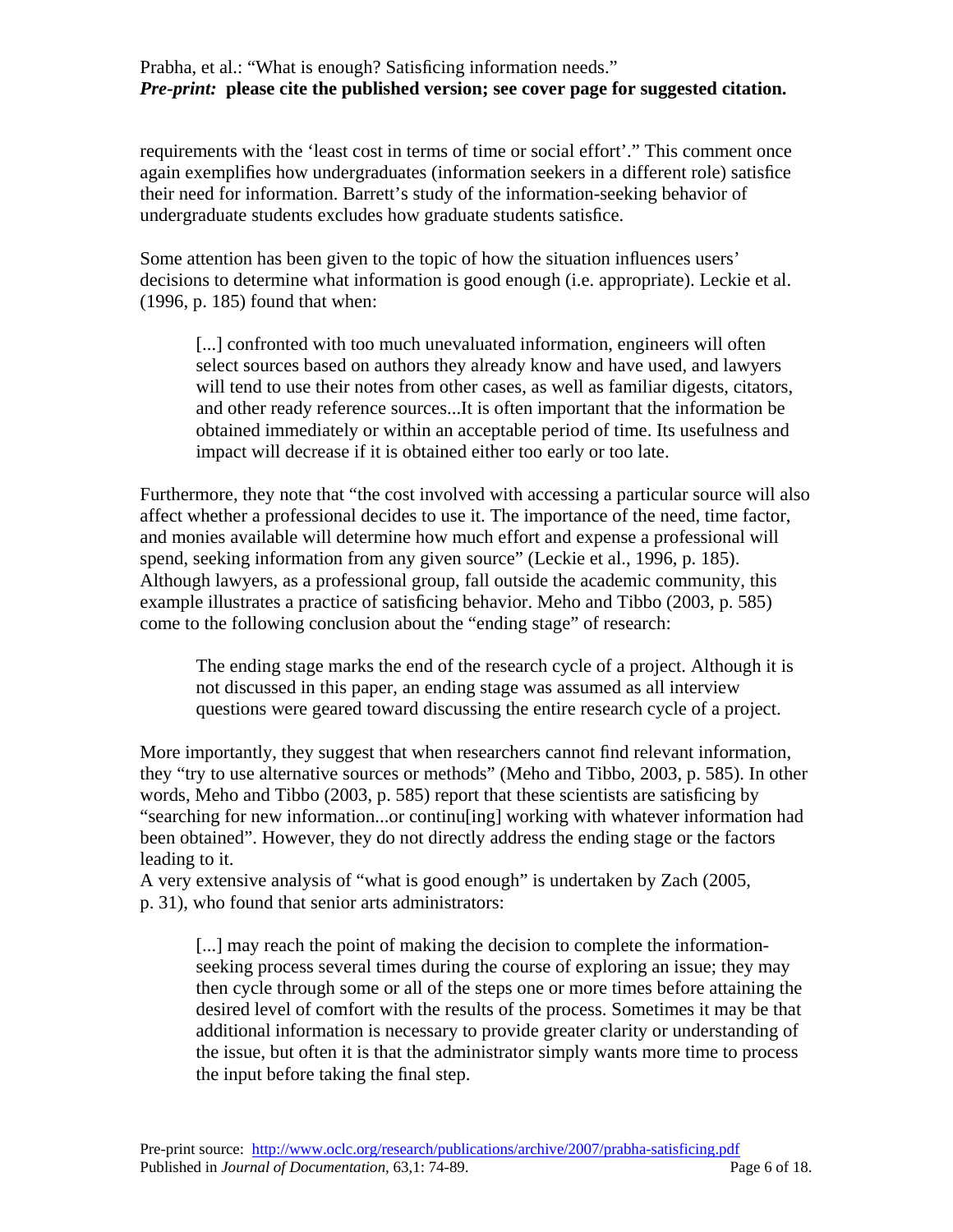No administrator in the study applied predetermined criteria to make the decision to move forward to the next phase. The decision was made when the administrators felt satisfied with the inputs available to them or the decision was forced by external time constraints. Sometimes the two primary factors – comfort and time – were in conflict with each other, in which case they often resorted to satisficing. Administrators also agreed that the type of task or decision influenced when they would stop the exploration process. However, the essential element of the decision to move on was the belief that they had enough information to complete the task or make the decision, even if they knew that more information might be available.

### *Models*

Information-related actions begin with the recognition of the need for finding information to address a situation or solve a problem, and end when the individuals resolve the situation or abandon the pursuit. Understanding how individuals satisfice their need for information may be viewed as recognizing how much effort individuals are willing to invest in finding information, in relation to the trade-offs of information quality, time constraints for achieving an objective, solving a problem, or addressing a situation. Satisficing the need for information is an integral component of the larger body of literature on information-seeking and -searching models.

Library and information science research has identified several models for informationseeking and -searching behavior. A benchmark model, proposed by Taylor (1968), suggests that librarians consider users' objectives and motivations in providing answers information seekers will accept. Taylor's model recognizes that individuals evaluate information in relation to the objectives that create their need for information. Krikelas (1983, p. 13) suggests "that the characteristic of the problem may be a more critical indicator of potential behavior than various personal or work characteristics". In other words, the nature of the problem may indicate how much or what information is needed to satisfice.

Krikelas also discusses Voigt's (1961) model, which describes three types of information needs identified by scientists. The scientist's first type of information need is to keep current in relevant fields of study. The second need is the scientist's need for "some specific piece of information" (Voigt, 1961, p. 21). The third type of information need, which occurs with the least frequency, is the need for an exhaustive search – the need to find all of the existing relevant information on a specific subject or topic, as in the case of a dissertation topic (Voigt, 1961). The exhaustive search is the type that provides the scientist with enough information to determine that the search process can stop. The three types of needs – monitoring, finding specific data, and searching exhaustively – require varying amounts of search effort. By connecting the information need to the information problem, Krikelas, like Taylor, acknowledges that individuals decide how much information is needed in relation to the nature of the problem.

Marchionini (1995) observes that the determination of when to stop looking for information may depend on external functions like setting/context/situation or a search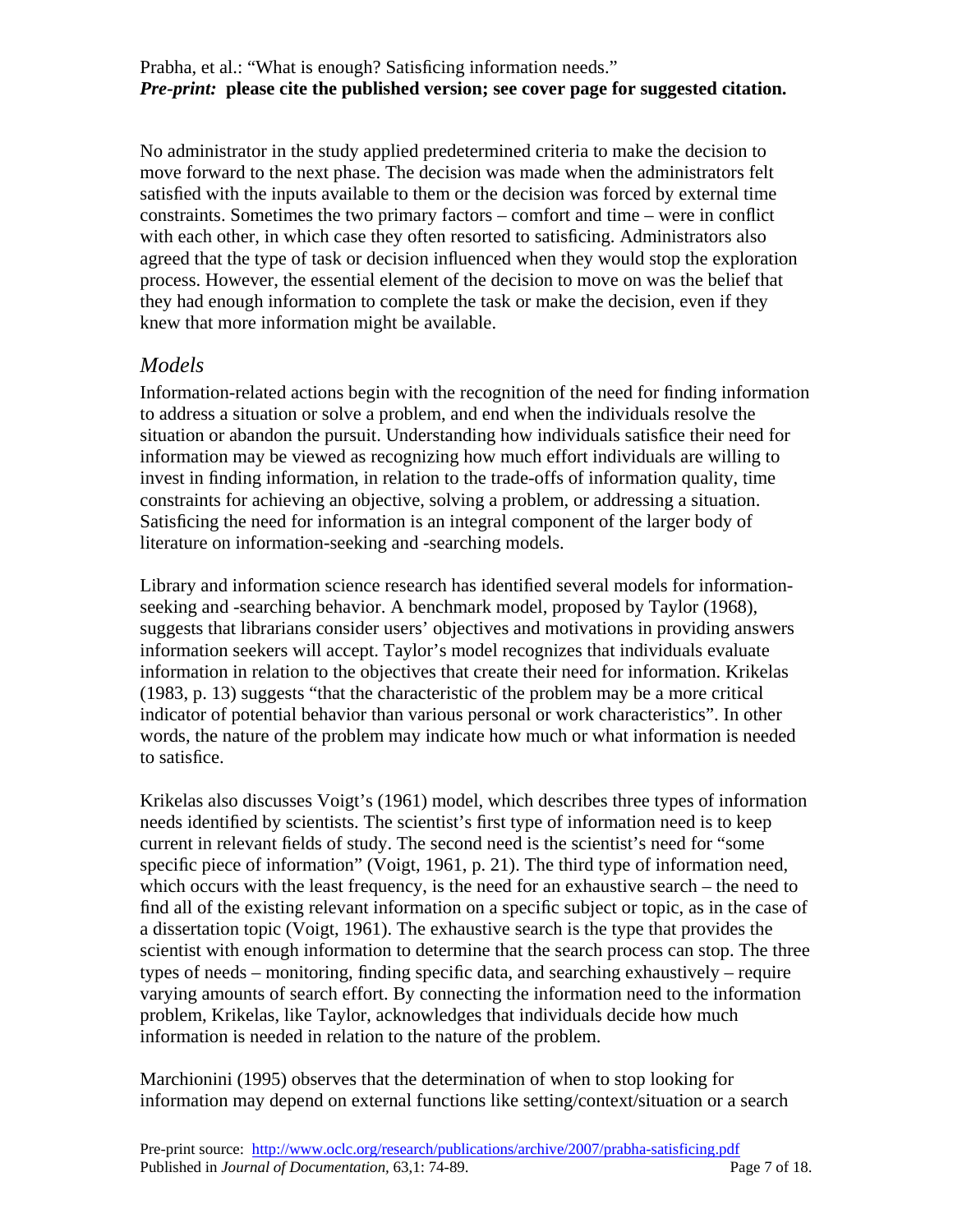system or on internal functions like motivation, task-domain knowledge, and information-seeking ability. In other words, all or some of these factors may influence the decision about how much information is enough. Foster (2004), like Marchionini, remarks that both external and internal contexts serve to frame information needs, thereby framing the conditions under which those needs become satisfied. He discovers that users' knowledge that they had "enough" information emerged as an iterative process of questioning whether they had acquired sufficient material to meet the present information need.

Wilson (2005) generalizes a theoretical model of a continuing information-seeking cycle which recognizes the episodic nature of information seeking. Although this model focuses on the information-seeking process, it does not explicitly explore the conclusion stage; therefore, the factors that individuals employ in deciding when to stop information seeking are not identified.

Kuhlthau (2005) depicts the information-search process as a sequential set of intellectual stages: becoming aware of the lack of knowledge or understanding (initiation), identifying a problem area or topic (selection), exploring the problem (exploration), defining the problem (formulation), collecting relevant information (collection), and explaining what the person learned (presentation). This model does not address the effort required to transition through the various information-seeking stages.

Ellis (1989) proposes a behavioral model based on the analysis of a detailed description of information-seeking activities by social scientists. In this model, the decision of whether the information found is sufficient to meet a user's needs is dependent upon chasing and evaluating references as well as systemically identifying content that is of interest to the user. Ellis characterizes six different types of information activities: starting, chaining, browsing, differentiating, monitoring and extracting. He emphasizes the information-seeking activities, rather than the nature of the problems or criteria used for determining when to stop the information search process. In a subsequent article, Ellis (1997) observes that even in the final stages of writing, individuals may continue the search for information in an attempt to answer unresolved questions or to look for new literature.

In Dervin et al.'s (2003) sense-making approach, ending an information-seeking episode involves the act of making sense of the situation or resolving the problem with information gathered for that purpose. After finding that information, the information seeker will most likely end the search episode, determining that enough information has been found. Dervin uses the term "outcome" to denote the information-seeking objective. Accomplishing that objective implies the conclusion of the information-seeking episode. Since this model emphasizes the importance of the situation in seeking information and recognizes the episodic nature of information seeking, it does not explicitly address the factors associated with stopping behavior, although sense-making recognizes that given the incomplete nature of reality, the information-seeking process is only ever partially fulfilled. In that sense, satisficing is a key element in Dervin's sense-making approach.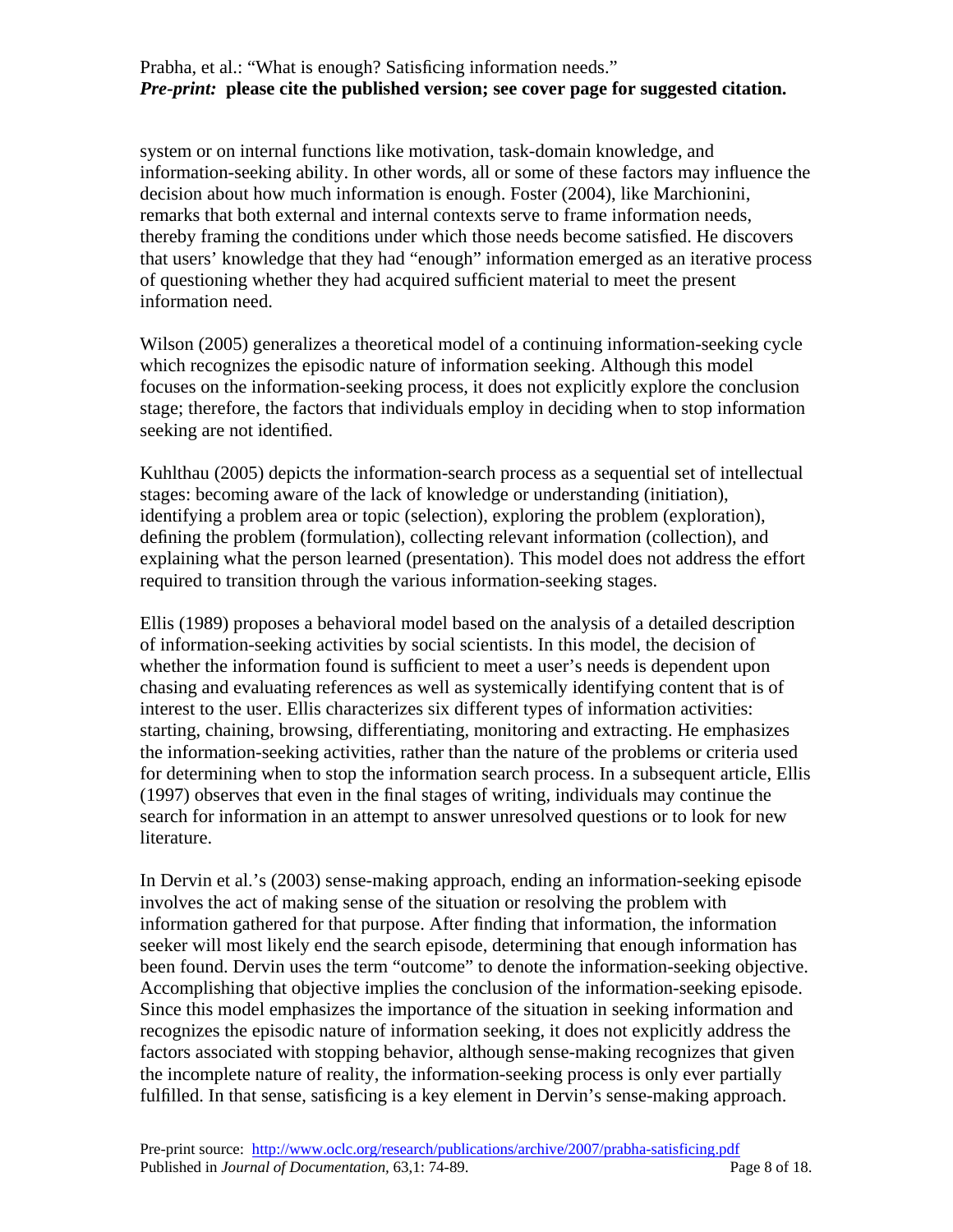# **Findings of research on satisficing of academic information needs**

In an attempt to identify how and why academic users satisfice their information needs, a major research project utilized online surveys and telephone, focus group and semistructured interviews (IMLS, 2003). In Phase III of the study, a random sample of seventy-eight academic users participated in focus group interviews to identify how and why they get information. A total of eight focus group interviews were conducted in spring 2005. The median number of participants per focus group was ten and focus group participants included 31 faculty, 19 graduate students, and 28 undergraduate students. The students and faculty were interviewed in separate groups because the students may have felt uncomfortable freely expressing their opinions in the presence of faculty.

The participants were asked to recollect academic tasks that led them to perform thorough searches. Participants then were asked what made them decide that the information they had was enough while engaged in doing thorough searches. In other words, what criteria did the participants employ to stop looking for information, i.e. to satisfice? Another question asked participants to think of a time when they were in a situation where they needed answers or solutions and they did a quick search for the information, without a thorough evaluation of its credibility, even though they knew there were other sources available and decided not to use them.

# *Responses to ending thorough searches*

Some of the criteria that the participants mentioned may be viewed as quantitative, as exemplified by the student who stopped searching for information once he had acquired the required number of journal sources for an assignment. Other criteria mentioned by participants are qualitative, as exemplified by the remark that when the same information is repeated in several sources, the search is terminated.

The criteria students and faculty use for stopping the information search are shown in the lists below. The academic tasks or situations that prompted the information search are also shown in order to provide a context for the criteria students and faculty mentioned.

### **Undergraduate and graduate students**

Undergraduate and graduate students discussed writing research reports or preparing presentations as examples of academic tasks. Responses of undergraduate and graduate students were combined (see below)

Situations creating the need to look for information (meeting assignment requirements):

- writing research reports; and
- preparing presentations.

Criteria used for stopping the information search (fulfilling assignment requirements):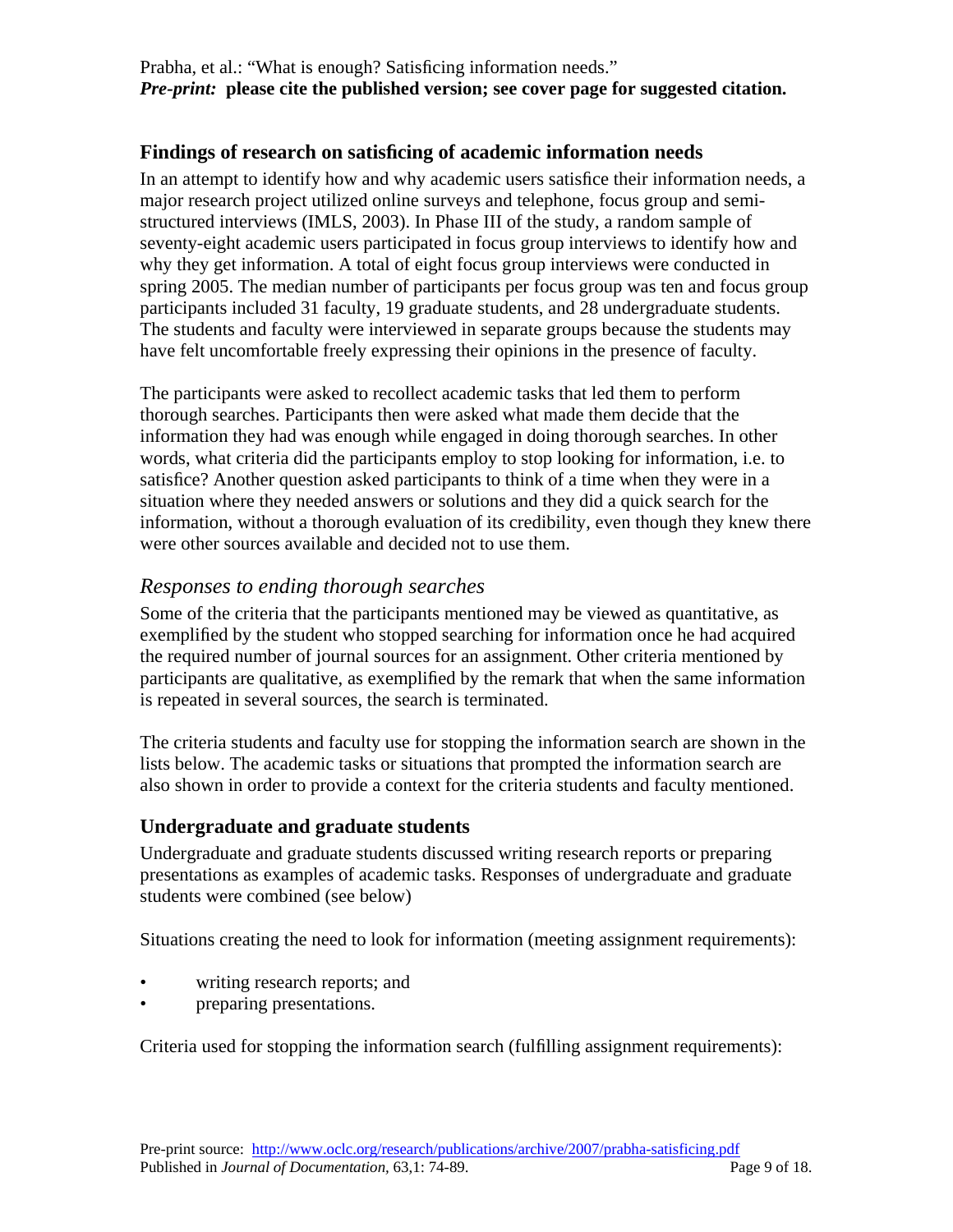- 1. Quantitative criteria:
	- required number of citations was gathered
	- required number of pages was reached;
	- all the research questions were answered; and
	- time available for preparing.
- 2. Qualitative criteria:
	- accuracy of information;
	- same information repeated in several sources;
	- sufficient information was gathered; and
	- concept understood.

#### *Quantitative criteria*

Some students concluded their search as soon they had collected the required number of sources. One graduate student said, "We had to research a certain topic, and we had to have ten sources, and they all had to be journal sources or peer-reviewed sources." Another student said that as soon as he collected enough information to write the number of pages for the report, he stopped the search. This student said, "I don't feel the need to expound on the subject beyond the number of required pages." Another student said that when he found all the information he was trying to research and all the questions had been answered, he stopped looking for information. For many students, the amount of time available for doing the assignment and the relative reward (the value being in terms of the final grade in the course) influenced when they stopped looking for more information.

### *Qualitative criteria*

A graduate student who was looking for the temperature that the Chinese used for making ceramics 500 years ago kept looking for that information until she found the answer in a book. She was then convinced of the accuracy of the information and purchased the title. Some students said that they knew that "it was time to stop looking for information" when a great deal of the information was repeated in several sources. "After I've read everything in the article for like the third time through, I'll just quit. I am like, I have enough," remarked one undergraduate student. Some students stop looking for information once they judge that they have sufficient information to write the assigned report, or when they understand the concept well enough to articulate their thoughts in a report.

#### **Faculty**

Faculty referred to both teaching and scholarly or research needs as prompting them to perform thorough searches. As shown below, faculty mentioned preparing lectures to deliver to students, preparing and delivering presentations for classes, and designing and conducting workshops as situations creating the need to look for information.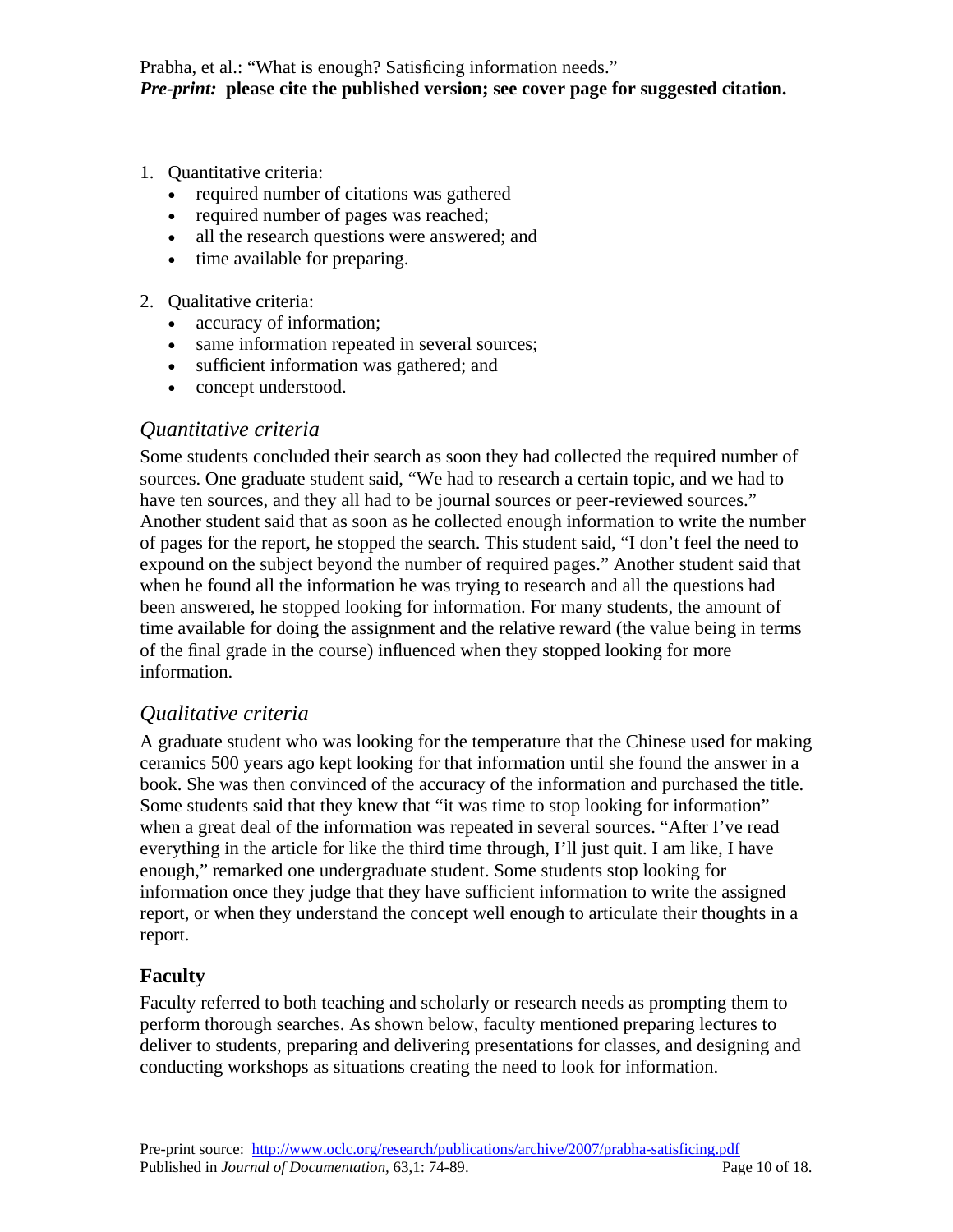Situations creating the need to look for information (meeting teaching needs):

- preparing lectures and presentations;
- delivering lectures and presentations;
- designing and conducting workshops;
- meeting scholarly and research needs; and
- writing journal articles, books and grant proposals.

Criteria used for stopping the information search (fulfilling teaching needs):

- 1. Quantitative criteria:
	- time available for: preparing lectures and presentations; delivering lectures
	- and presentations; and designing and conducting workshops; and
	- fulfilling scholarly and research needs.
- 2. Qualitative criteria:
	- every possible synonym and every combination were searched;
	- representative sample of research was identified;
	- current or cutting-edge research was found;
	- same information was repeated;
	- exhaustive collection of information sources was discovered;
	- colleagues' feedback was addressed;
	- journal reviewers' comments were addressed; and
	- publisher's requirements were met.

### *Quantitative criteria*

Deadlines dictated how much time faculty invested in finding information sources. One criterion –-amount of time available -was mentioned frequently by many faculty members as affecting their decision to stop looking for information. "Usually if there is a deadline and then I turn it in ..." said one faculty member. Another faculty member who had recently written a grant proposal said that if an article he wanted was not easily available, he did not include it in the bibliography.

Faculty distinguished between the time available for delivering a lecture or a presentation and the time available for preparing it. Limited by time constraints, one faculty member stopped searching once he had enough information to produce a presentation for class lectures. Faculty were likely to spend more time looking for information to prepare for a two-hour seminar as opposed to a 50-minute classroom lecture.

# *Qualitative criteria*

Some faculty stopped their searches when the topic had been searched "using every possible synonym and in every combination". Others stated that as long as "they represent research legitimately, sampling was okay". However, the representative sample must include information that is current, cutting edge, or unique to the topic. Other faculty said that when they saw the same information repeated in several sources, they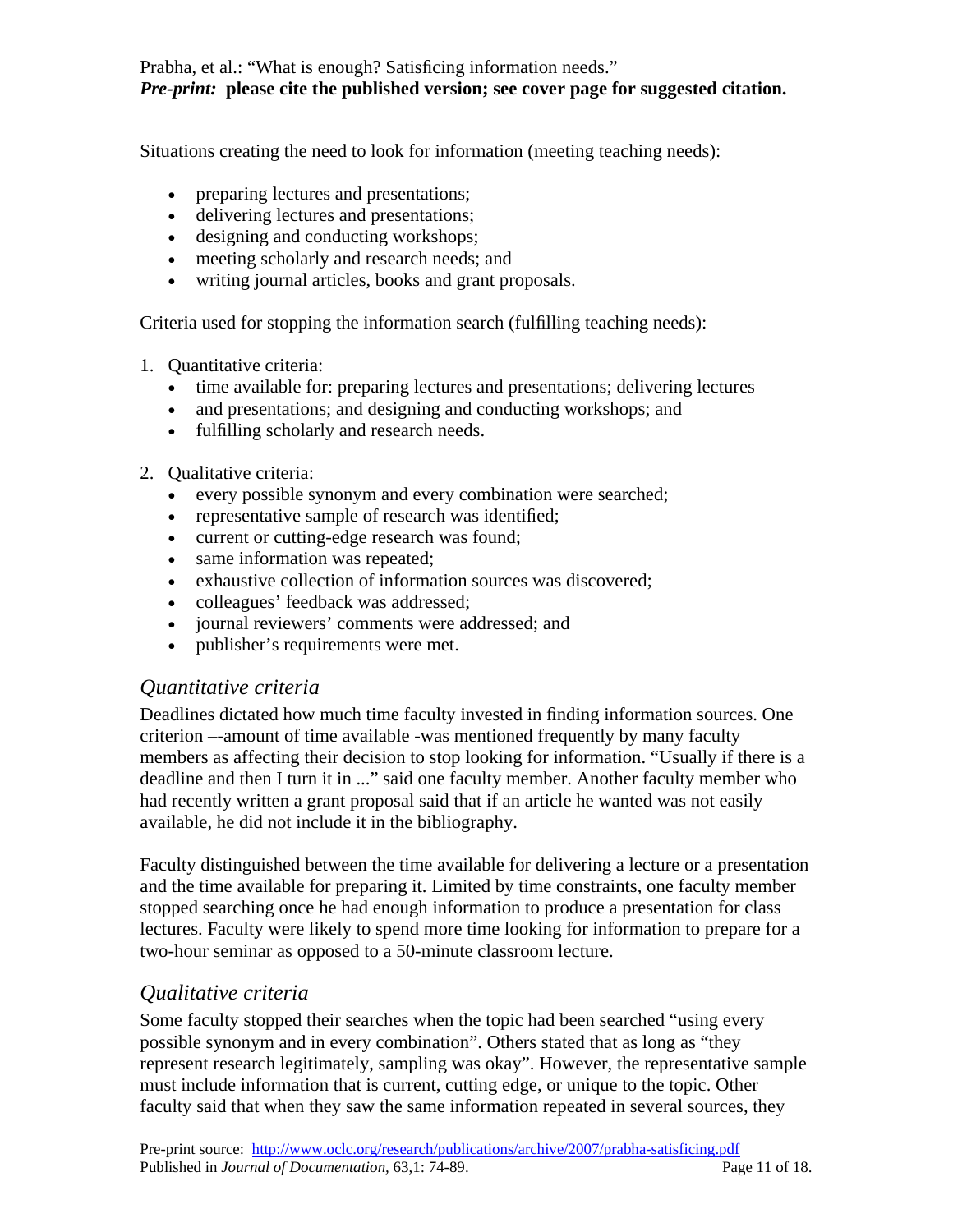stopped looking further. Occasionally, they found an exhaustive collection of material on their topic in one location. For example, a music faculty member who was looking for information to write a biography found about fifty boxes of valuable material at the Library of Congress. Since the material covered the entire life of the individual of interest, the faculty member decided at that point that he could stop looking for information.

A few participants sought comments on their manuscripts, including bibliographies from their colleagues who are also experts in that field. Once the comments from colleagues were addressed, they submitted the manuscripts to the journal publishers. A few faculty members said they consider the search completed once they address journal reviewers' suggestions or publishers' requirements. Faculty seem to apply qualitative criteria for stopping their search for information when fulfilling scholarly or research tasks such as writing journal articles, books or grant proposals.

In summary, the conditions that lead students and faculty to stop looking for more information are both qualitative and quantitative in nature:

- 1. Quantitative criteria for stopping:
	- requirements are met;
	- time constraints are limited; and
	- coverage of material for publication is verified by colleagues or reviewers.
- 2. Qualitative criteria for stopping:
	- trustworthy information was located;
	- a representative sample of sources was gathered;
	- current information was located;
	- cutting edge material was located;
	- exhaustive search was performed; and
	- exhaustive collection of information sources was discovered.

### *Responses to quick searches*

An overwhelming number of participants went to the Internet for quick answers. Of these, a good number preferred Google to search the internet. They gave a number of specific reasons for choosing the Internet. Participants valued the internet for finding information quickly and conveniently. They valued the opportunity the internet affords for familiarizing themselves with topics about which they know little. Human sources of information (such as parents or friends) are a common information source for undergraduate students. The objectives of the situations or problems that led them to find information quickly rarely called for a formal or systematic approach to searching.

### **Role and rational choice theories in human information behavior**

As noted, the objective of the research was to discover how users decide when to stop looking for more information. Role and rational choice theories and the concept of satisficing, a derivative of the rational choice theory, were introduced to help place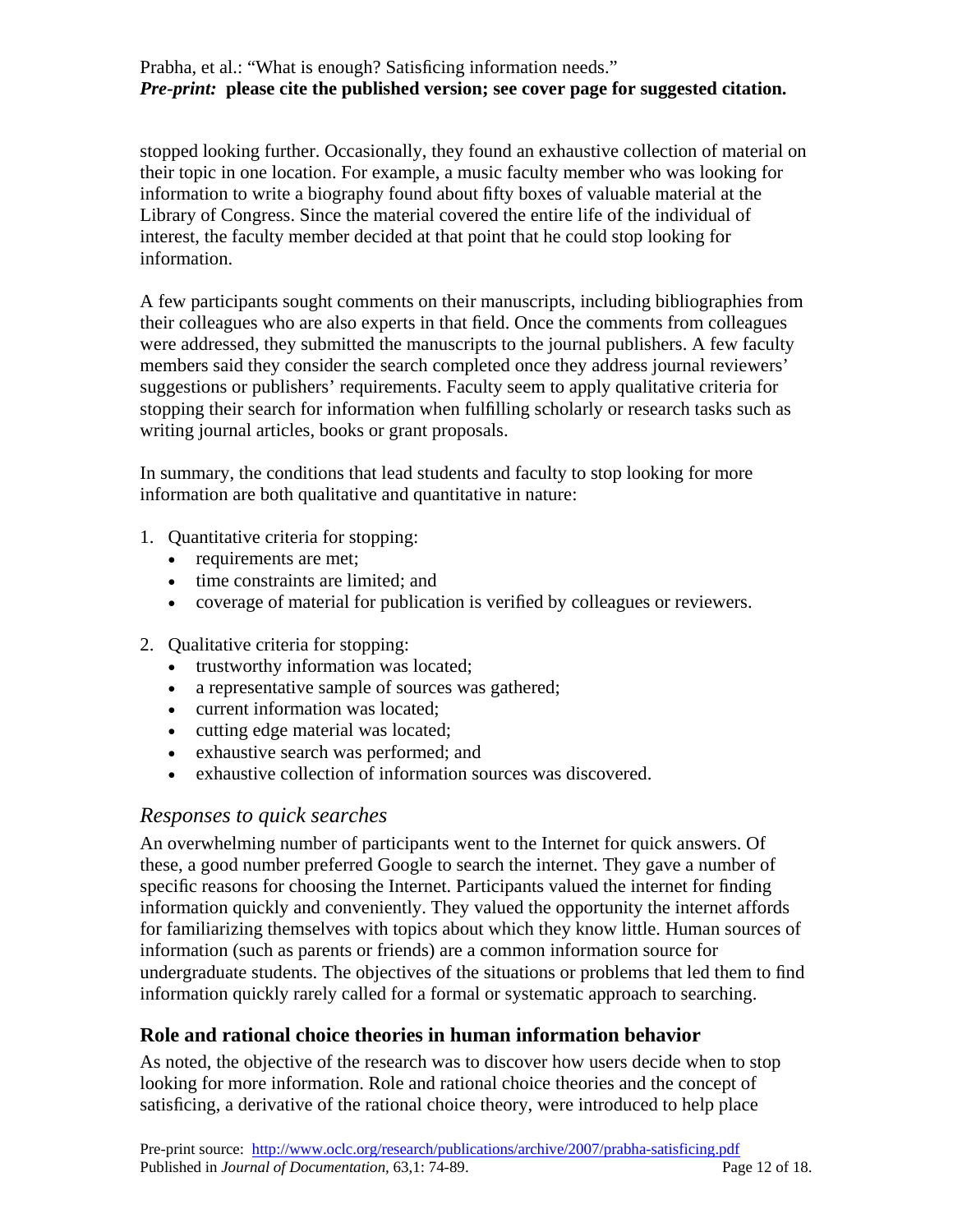information-seeking behavior in a larger social context. Student responses are separated from faculty responses.

### *Undergraduate and graduate students*

Undergraduate and graduate students tend to view any assignment that the instructor described as a "research report" as requiring a thorough search for information. Whenever the research report had specific requirements such as the number of citations to journal literature, a required number of pages, or the time allotted for class presentations, fulfilling specific requirements took precedence over doing a "thorough" search. Some students were indeed aware that they could search endlessly and explore the topic in great depth but chose not to do so; instead they satisficed their information needs by remaining within the boundaries of what was required for the assignment.

For students, the relative reward (the value being in terms of a final grade) was a key factor in deciding the amount of time to invest in assignments and clearly suggests the operation of rational choice theory. The quantitative and qualitative criteria students employ indicate that they are acting rationally in choosing to stop looking for more information.

# *Faculty*

Faculty responses can be placed in two groups, qualitative and quantitative, based upon the information-seeking task chosen. The amount of time they spent searching for information tended to depend on the amount of time they had at their disposal when it came to giving lectures, making presentations, or conducting workshops. However, faculty occasionally mentioned that the time available was a factor in stopping to look for information when they were pursuing their research and scholarly endeavors such as writing journal articles or books.

Faculty are acting rationally in juggling the amount of time they allocate to prepare for class lectures or presentations. When pursuing scholarly endeavors, such as publishing an article, they are acting rationally in not concluding their information search until they receive feedback from colleagues or reviewers. The larger objective is to publish the article, and thus they will invest whatever effort is needed to accomplish that goal.

These faculty members employ several criteria to decide how much information is enough for their purpose. Some of the criteria are qualitative, or intrinsic, judgments, such as the credibility of the source of information; other criteria are quantitative, or extrinsic, assessments such as time constraints. Based upon their responses in the focus group interviews, faculty indicate that they make rational decisions in determining when to stop their search for more information.

### **Discussion and conclusions**

Studies of information seeking and searching make oblique inferences to satisficing in the context of disengaging from the information-seeking process. Previous studies mention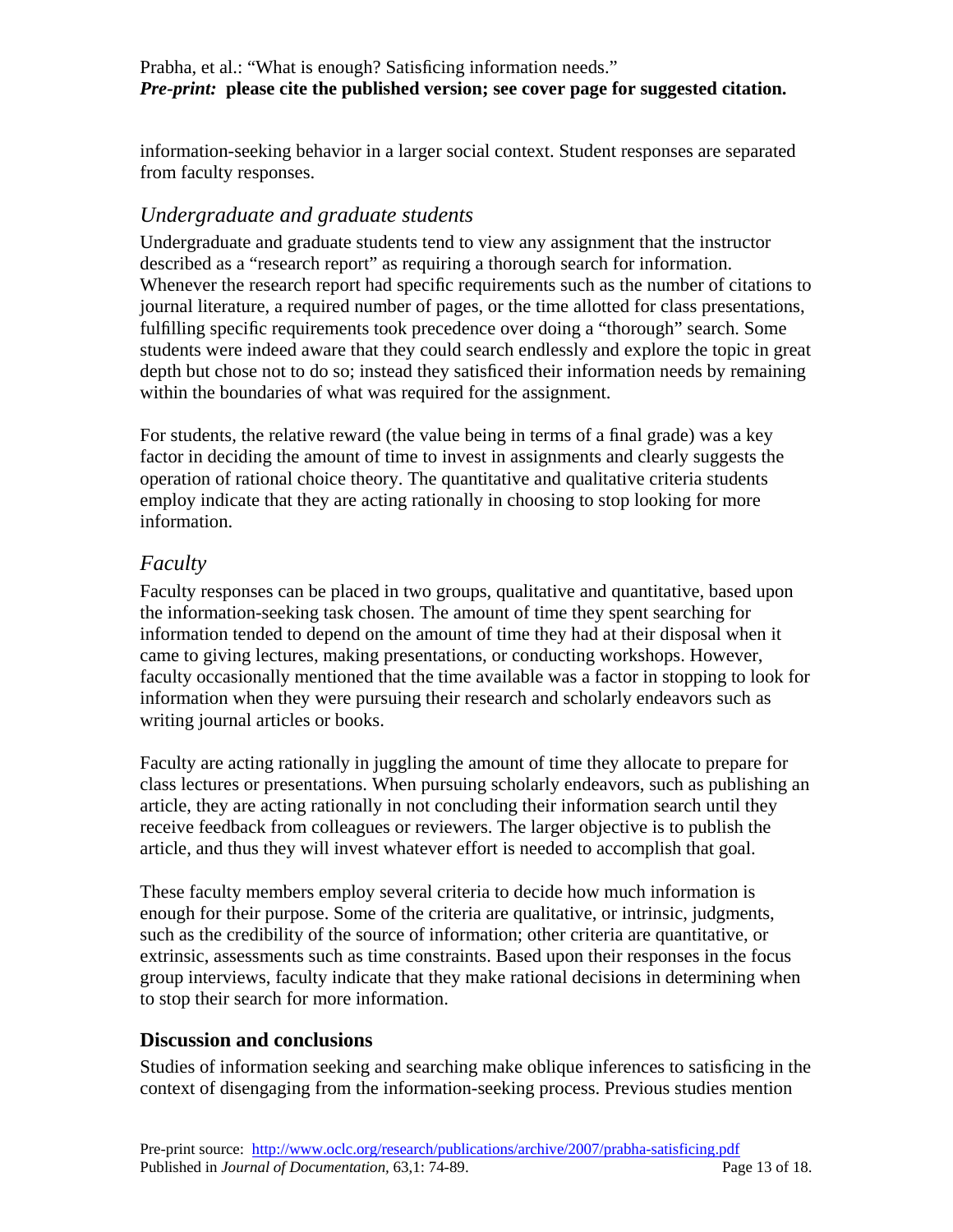several factors utilized by individuals when determining when to stop looking for information. These factors include the:

- users' objectives or motivations for wanting the information;
- characteristics of the information need;
- external variables such as setting, context, and situation;
- internal variables such as motivation and searching skills; and
- phase of the project (ending phase).

Role theory, rational choice theory, and satisficing are introduced to determine how these concepts can contribute to a deeper understanding of human information behavior. The Institute of Museum and Library Studies (IMLS) study "Sense-making the information confluence" (IMLS, 2003), which asked students and faculty explicitly how they decide how much information is enough, reveals that the participants' approaches to information sources and strategies, and the amount of time and effort they devote to searching, correspond directly to the perceived importance of their objectives. Although these findings support previous research and theories, they are not generalizable because of the small sample size. However, these results are important since the study directly asks users to explain their information-searching behaviors in the current information environment and their responses substantiate information behavior theories and findings from previous studies.

Undergraduate and graduate students tend to stop looking for information when they find the required number of sources for an assignment. This behavior supports the theory of Kraft and Lee (1979) that individuals find the desired number of documents and then stop. This also supports Barrett's (2005) findings that undergraduate students seek to find enough information to fulfill course requirements.

Faculty as well as undergraduate and graduate students indicate that time constraints influence when they stop looking for information. This finding corroborates the results of the study of historians' information-seeking behavior by Duff and Johnson (2002) and Dalton and Charnigo (2004). They report that historians stop their information-gathering process because of time and financial constraints. Dalton and Charnigo (2004) also state that some historians develop research topics based on the proximity of primary sources, a factor influenced by the limitations of time and money.

Zach's (2005) study indicates that art administrators stop looking for information when they feel comfortable that they can complete the task, even if they think that additional information may be available. The comments by all participants in the focus group interviews support this type of satisficing information-seeking behavior.

All the participants in the focus group interviews said that the first place they look for information is the internet, closely followed by human sources. The rationale for this behavior is the immediacy and convenience of acquiring the information. Leckie et al. (1996, p. 185) report that engineers and lawyers say it is very important to obtain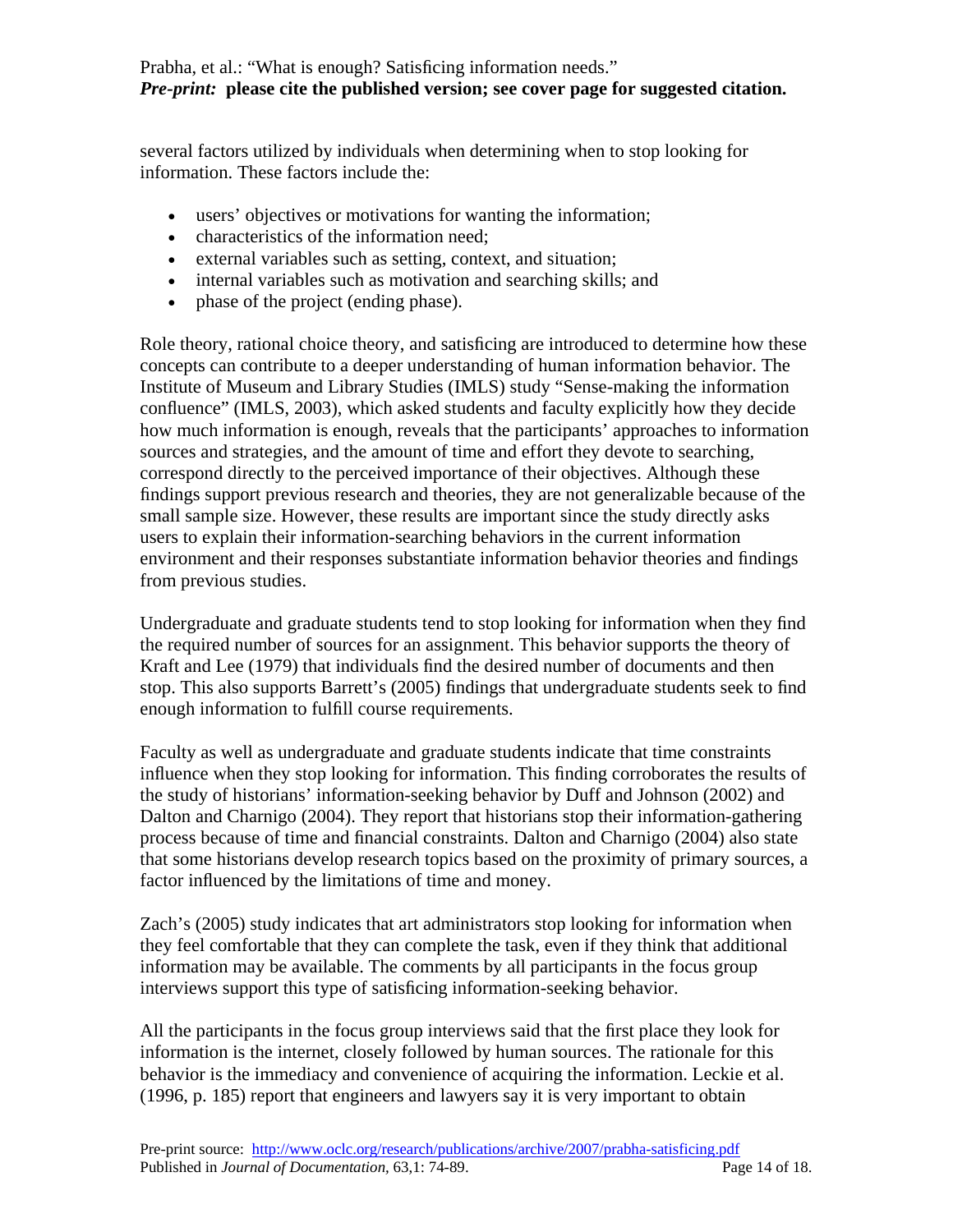information immediately or "its usefulness...will decrease if it is obtained either too early or too late". With the ubiquitous accessibility of internet search engines, cell phones, and text and instant messaging, immediate access to information is the expected norm.

Role theory helps to explain why students and faculty practice different search behaviors. The students' criteria for stopping an information search are influenced by the requirements of their class assignments. Faculty's criteria for stopping an information search are based on publication requirements and deadlines and the amount of time available for preparing and delivering lectures and presenting papers. Time constraints are an overwhelming factor for faculty in deciding how much effort they are willing to invest in satisficing their information needs.

In describing their information seeking and searching, participants mentioned their rationale for choosing specific strategies and sources. The situational contexts of the participants' information-seeking experiences affect every stage of their search – from the choice of their first source (Google in many cases, or human resources such as family, friends, and colleagues) -to ongoing strategies (depth of search, value judgments on resource authority, browsing and searching) and then decisions on how much information is enough.

### **Implications for library and information science practice and research**

In order for libraries to stay relevant, their systems need to emulate internet search engines. Such features as simplified searching and the collocation of all types of information (e.g. books, journals, articles, web pages, etc.) facilitate users' search experience which obviates the need to understand the complexity of library systems. Both OCLC (De Rosa et al., 2005) and Williams (2006) indicate that users want their library systems to be as easy to use as Google.

The findings of the focus group interviews also indicate that libraries need to promote the library resources that are available to users. Both the OCLC report (De Rosa et al., 2005) and many of the focus group interview participants (IMLS, 2003) state that they were unaware of the full-text sources available through library-hosted databases. Those who are aware of them tend to find them difficult to use because of the need to know specific subject coverage of databases, a knowledge that is often difficult to comprehend when doing interdisciplinary research. In addition, participants indicate that the inconsistent search protocols of library web sites and online catalogs discourage effective use.

A vast amount of human computer interaction (HCI) research attempts to understand the search process. HCI addresses how users conceptualize searching and how the design of systems impacts users' satisficing their information needs.

The findings from Phase III of the research project (IMLS, 2003) broaden the scope of earlier user research, which tends to focus more on the process of information seeking and searching. This research often portrays users' information-seeking behaviors as static and habitual. Satisficing, an idea introduced as early as 1955 (Simon, 1955), helps to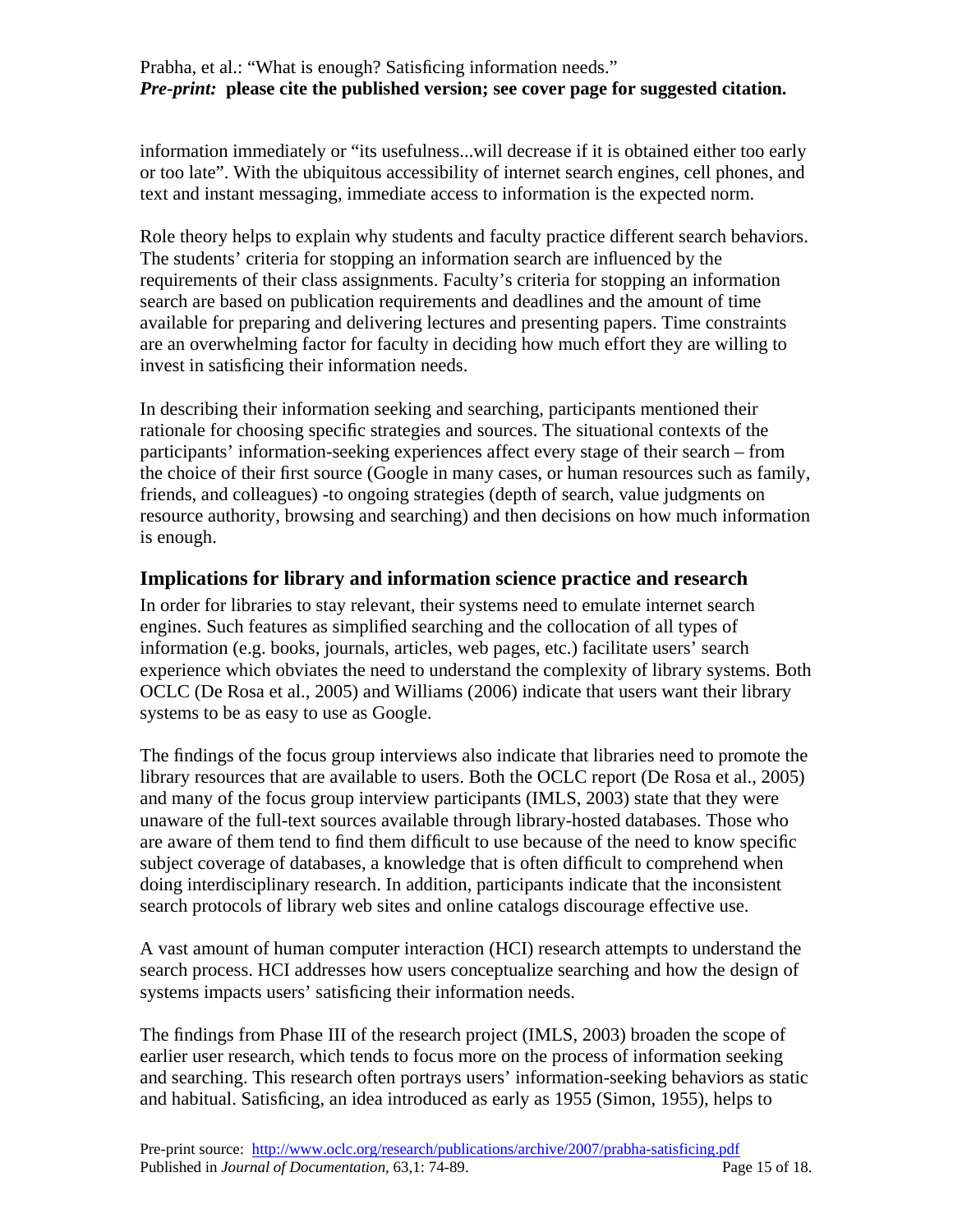explain how individuals make information choices. Schmidtz (2004, p. 30) views satisficing as a "humanly rational strategy".

#### **References**

- Abercrombie, N., Hill, S. and Turner, B. (1994), The Penguin Dictionary of Sociology, 3rd ed., Penguin Group USA, New York, NY.
- Barrett, A. (2005), "The information-seeking habits of graduate student researchers in the humanities", Journal of Academic Librarianship, Vol. 31 No. 4, pp. 324-31.
- Biddle, B.J. and Thomas, E.J. (1966), Role Theory: Concepts and Research, Wiley, New York, NY.
- Blumer, H. and Morrione, T.J. (2004), George Herbert Mead and Human Conduct, AltaMira Press, Walnut Creek, CA.
- Borgatta, E.F. and Montgomery, R.J.V. (Eds) (2000), Encyclopedia of Sociology, Macmillan Reference USA, New York, NY.
- Byron, M. (2004), Satisficing and Maximizing: Moral Theorists on Practical Reason, Cambridge University Press, Cambridge.
- Choo, C.W. (1998), The Knowing Organization: How Organizations Use Information to Construct Meaning, Create Knowledge, and Make Decisions, Oxford University Press, New York, NY.
- Dalton, M.S. and Charnigo, L. (2004), "Historians and their information sources", College and Research Libraries, Vol. 65 No. 5, pp. 400-25.
- De Rosa, C., Cantrell, J., Cellentani, D., Hawk, J., Jenkins, L.R. and Wilson, A. (2005), Perceptions of Libraries and Information Resources: A Report to the OCLC Membership, OCLC, Dublin, OH.
- Dervin, B., Foreman-Wernet, L. and Lauterbach, E. (Eds) (2003), Sense-Making Methodology Reader: Selected Writings of Brenda Dervin, Hampton Press, Cresskill, NJ.
- Duff, W.M. and Johnson, C.A. (2002), "Accidentally found on purpose: informationseeking behavior of historians in archives", Library Quarterly, Vol. 72 No. 4, pp. 472-96.
- Ellis, D. (1989), "A behavioural model for information retrieval system design", Journal of Information Science, Vol. 15 No. 4, pp. 237-47.
- Ellis, D. (1997), "Modelling the information seeking patterns of engineers and research scientists in an industrial environment", Journal of Documentation, Vol. 53 No. 4, pp. 384-403.
- Foster, A. (2004), "A nonlinear model of information-seeking behavior", Journal of the American Society for Information Science and Technology, Vol. 55 No. 3, pp. 228-37.
- Friedman, D. and Hechter, M. (1988), "The contribution of rational choice theory to macrosociological research", Sociological Theory, Vol. 6 No. 2, pp. 201-18.
- (The) Gale Group (2006), Role Theory: Foundations, Extensions, and Applications, The Gale Group, Chandler, AZ, available at: http://cultures.families.com/role-theoryfoundationsextensions-applications-eos (accessed 19 June 2006).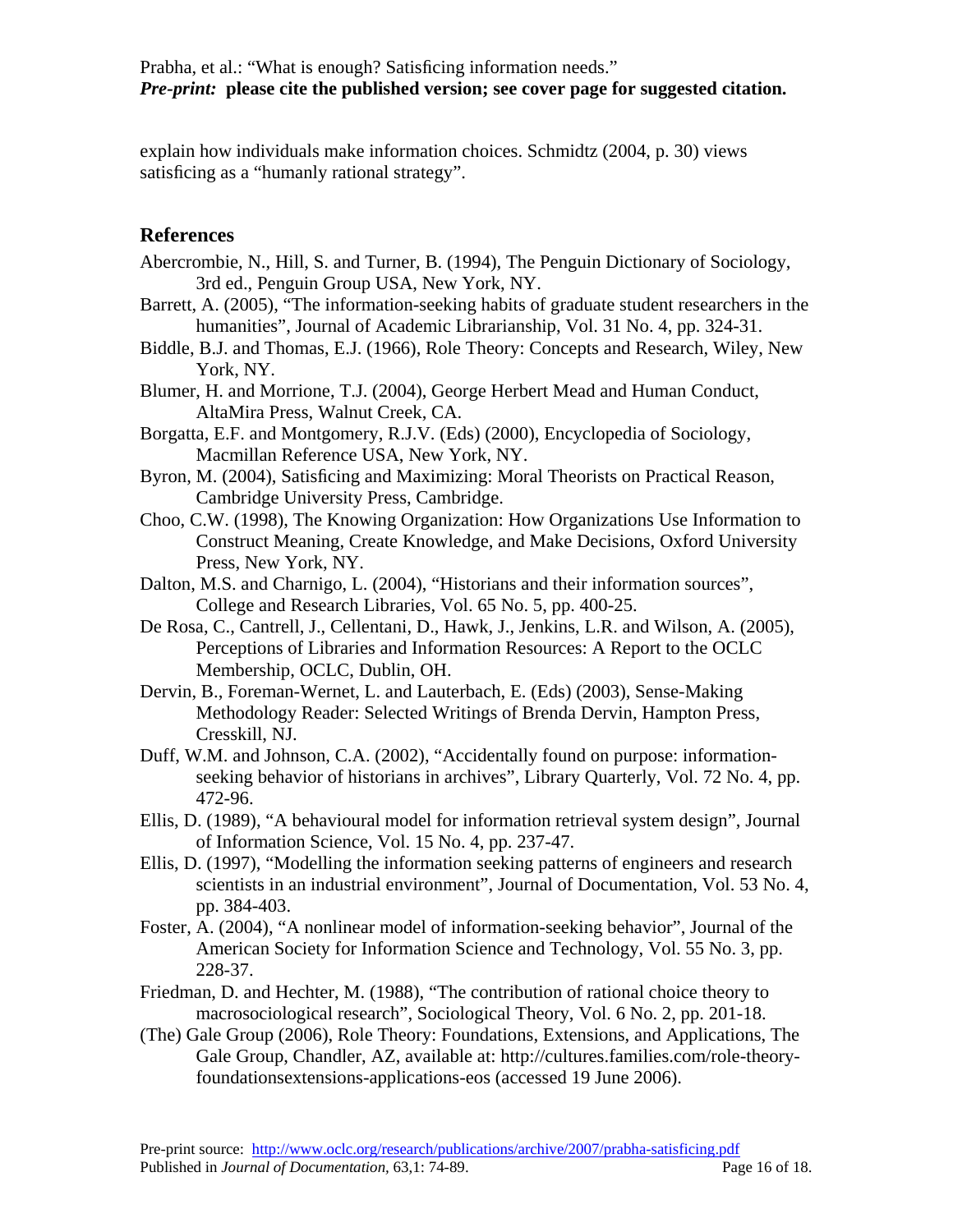- Green, S.L. (2006), Rational Choice Theory: An Overview, Baylor University, Waco, TX, available at: http://business.baylor.edu/steve\_green/green1.doc (accessed 25 June 2006).
- IMLS (2006), "Sense-making the information confluence: the whys and hows of college and university user satisficing of information needs". Funded by the Institute of Museum and Library Services, The Ohio State University, and OCLC Online Computer Library Center, Inc., the project is being implemented by Brenda Dervin (Professor of Communication and Joan N. Huber Fellow of Social & Behavioral Science, The Ohio State University) as Principal Investigator; and Lynn Silipigni Connaway (OCLC Consulting Research Scientist III) and Chandra Prabha (OCLC Senior Research Scientist), as Co-Investigators, available at: http://imlsosuoclcproject.jcomm.ohio-state.edu/ (accessed 28 June 2006).
- Kraft, D.H. and Lee, T. (1979), "Stopping rules and their effect on expected search length", Information Processing & Management, Vol. 15 No. 1, pp. 47-58.
- Krikelas, J. (1983), "Information-seeking behavior: patterns and concepts", Drexel Library Quarterly, Vol. 19 No. 2, pp. 5-20.
- Kuhlthau, C.C. (2005), "Kuhlthau's information search process", in Fisher, K.E., Erdelez, S. and McKechnie, L. (Eds), Theories of Information Behavior, Information Today, Medford, NJ, pp. 230-4.
- Leckie, G.J., Pettigrew, K.E. and Sylvain, C. (1996), "Modeling the information seeking of professionals: a general model derived from research on engineers, health care professionals, and lawyers", Library Quarterly, Vol. 66 No. 2, pp. 161-93.
- Marchionini, G. (1995), Information Seeking in Electronic Environments, Cambridge University Press, Cambridge. Marks, S.R. and MacDermid, S.M. (1996), "Multiple roles and the self: a theory of role balance", Journal of Marriage and the Family, Vol. 58 No. 2, pp. 417-32. Mead, G.H. (1934), Mind, Self & Society: From the Standpoint of a Social Behaviorist, University of Chicago Press, Chicago, IL.
- Meho, L.I. and Tibbo, H.R. (2003), "Modeling the information-seeking behavior of social scientists: Ellis's study revisited", Journal of the American Society for Information Science and Technology, Vol. 54 No. 6, pp. 570-87.
- Schmid, A.A. (2004), Conflict and Cooperation: Institutional and Behavioral Economics, Blackwell, Malden, MA.
- Schmidtz, D. (2004), "Satisficing as a humanly rational strategy", in Byron, M (Ed.), Satisficing and Maximizing: Moral Theorists on Practical Reason, Cambridge University Press, New York, NY, pp. 30-58.
- Scott, J. (2006), Rational Choice Theory, University of Essex, Colchester, available at: http:// privatewww.essex.ac.uk/, scottj/socscot7.htm (accessed 20 June 2006). Simon, H. (1955), "A behavioral model of rational choice", Quarterly Journal of Economics, Vol. 69 No. 1, pp. 99-118.
- Simon, H. (1971), "Designing organizations for an information-rich world", in Greenberger, M. (Ed.), Computers, Communications and the Public Interest, Johns Hopkins University Press, Baltimore, MD, pp. 37-72.
- Stroh, L.K., Northcraft, G.B. and Neale, M.A. (2002), Organizational Behavior: A Management Challenge, 3rd ed., Lawrence Erlbaum, Mahwah, NJ. Taylor, R.S.